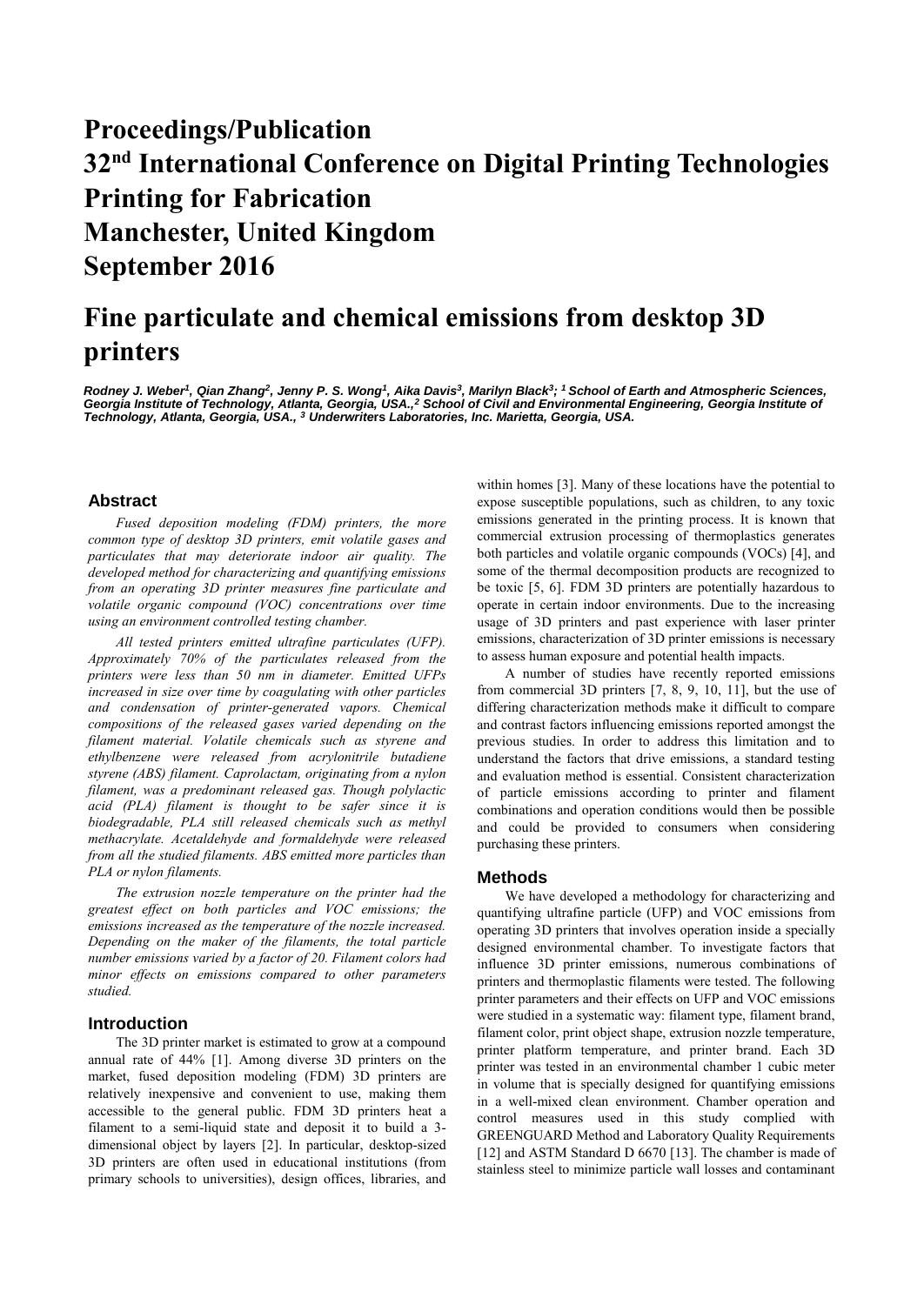adsorption. Air-flow through the chamber enters and exits through an aerodynamically designed air distribution manifold, also manufactured of stainless steel. Supply air to the chamber is stripped of particles, VOCs, formaldehyde, and other contaminants so that any contaminant background present in the empty chamber fall below strict levels. UFPs within the chamber were quantified with a range of online state-of-the-art particle sizers and counters. VOCs were collected on absorption columns for off line analyses.

### **Results**

All tested printers emitted UFPs. Approximately 70% of the particulates generated from the printers were less than 50 nm in diameter. With various combinations of different printers and filaments, a wide variability of particle emissions was observed. Typically, the number concentration spiked to  $10<sup>3</sup>$  to 10<sup>6</sup> particles/cm<sup>3</sup> , and then gradually decreased over time until the print ended. This pattern is seen in Figure 1, which shows number concentration over time for a 7 hour print using acrylonitrile butadiene styrene (ABS) filament. The instantaneous increase in number concentration to 1.4×10<sup>6</sup> particles/cm<sup>3</sup> (emissions of  $1.4 \times 10^{12}$  particles/min) is enough to exceed the criteria set for laser printers by Blue Angel  $(\leq 3.5 \times 10^{11}/10$  min) and likely results from homogeneous nucleation of semi-volatile organic compounds (SVOCs) emitted near the extrusion nozzle. While number concentration starts decreasing, the mass concentration continues to increase (Figure 1), due to particle growth resulting from condensation of vapors on the newly formed particles. Initially, particles are in the size rage of 40 to 80 nm in diameter. Over time, the particles emitted from the printer interact through coagulation with particles generated earlier, and along with vapors continually being generated in the chamber by the printer, resulting in an increase in particle diameters to 100 to 250 nm. Despite the duration of print time, total particle emission was dominated by particles less than 50 nm, total surface area emission by particle sizes of 50 to 200 nm, and total mass emission by particles sizes of 100 to 300 nm.



*Figure 1. Particle number and mass concentrations for a 7 hour print job*  using ABS filament on a consumer 3D printer in a well mixed 1 cubic meter *environmental test chamber with continuous addition of clean air, resulting in an air exchange rate of 1 chamber volume per hour. Print started at time 0 min.*

Filament coloring pigment showed only slight differences in particle and VOC emissions. However, filament brand had a large effect. For the various ABS brand filaments used on a single printer, brand differences resulted in larger differences between particle emissions than color differences. One brand had approximately ten times higher particle emissions than other ABS brands tested. Printer brand differences also contributed up to an order of magnitude difference in particle number emissions. One cause for this was differences in the manufacturer-set extrusion nozzle temperature for use with a given type of filament. Tests showed that total particle number emissions increased exponentially with nozzle temperature. This also accounted for differences in emissions when using different filament types. For example, ABS filament generally runs at higher extrusion nozzle temperatures than for polylactic acid (PLA) filament. ABS emitted more particles than PLA or nylon filaments. Printer platform temperature (plate the print object is built on) was found to only increase the mass of emitted particles, and not number of particles emitted. This is apparently due to the lower platform temperature, compared to the extrusion nozzle, was insufficient to produce SVOCs at a level needed for homogeneous nucleation of new particles. Instead, the released vapors condensed on the particles originally formed near the nozzle and increased the overall mass of the emitted particles.

VOC emissions varied depending on the filament material. Formaldehyde and acetaldehyde, both listed as carcinogens, were detected in all three materials tested (ABS, PLA, and nylon). Nylon had the largest total VOC (TVOC) emission factor. Most of TVOC emission from nylon was caprolactam, which has an ocular and respiratory toxicity. Caprolactam has a low 8 hour chronic reference exposure level of 7  $\mu$ g/m<sup>3</sup> (1.4) ppb) according to California's Office of Environmental Health Hazard Assessment (OEHHA). Methyl methacrylate, second most abundant emission from PLA, is an irritant according to USEPA [14]. Lactic acid is known to be released but was not detected in our analysis since our analysis covers mostly greater than C6. Therefore, TVOC for PLA is likely to be underestimated. ABS had the largest number of identified VOCs. Styrene, released from ABS, is listed as a possible human carcinogen by International Agency for Research on Cancer. ABS emitted ethylbenzene, acetaldehyde, formaldehyde, and 4-vinylcyclohexene, which are recognized as carcinogens in the Safe Drinking Water and Toxic Enforcement Act of 1986, also known as California Proposition 65, and/or Candidate Chemical List by California Department of Toxic Substances Control.

#### **Conclusion**

Potentially hazardous levels of UFP, up to  $1.4 \times 10^{12}$ particles/min, were generated from tested desktop 3D printers. Chemicals unique to thermoplastics are released while operating the printer. Many are known or suspected irritants and carcinogens; therefore exposure to 3D printer emissions should be minimized. Nozzle temperature, filament type, filament and printer brand, and filament color all affect particle and VOC emissions, but to varying degrees. Yet, consumers cannot determine which printer or filaments are safer to operate with currently provided information, such as material safety data sheets (MSDS). Nozzle temperature, one parameter that users may have control over, should be set at a lower end of the suggested temperature range for a filament material to minimize direct exposure from 3D printer emissions. 3D printers should be used with caution in a well-ventilated area and special consideration given to potential exposures to susceptible populations.

### **References**

[1] Alto, P., Global 3D printing market to reach \$20.2 billion in 2019 | Canalys. (2015). Retrieved June 15, 2016, from